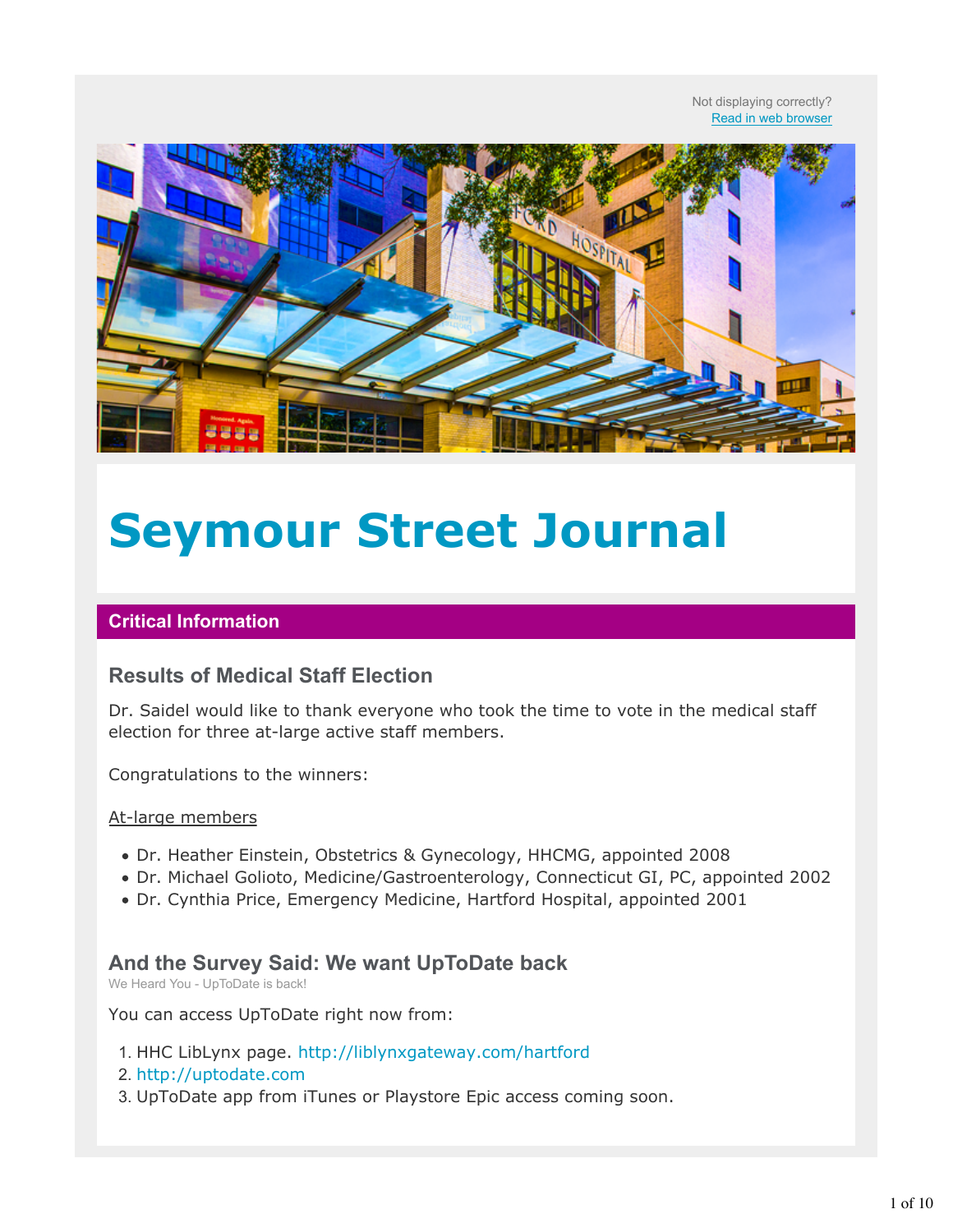Epic access coming soon.

Bookmark the UpToDate website for quick access from your web browser; click here for instructions.

### **Important Epic Announcement**

CReDO – Chart Review Electronic Document Optimization

On Sunday, January 6, 2019, the Chart Review electronic Document Optimization (CReDO) project will change how documents are scanned and viewed in Epic and OnBase.

These changes affect everyone who views, scans, or indexes scanned documents in Epic or OnBase.

CReDO training is available in HealthStream. Links to the training are also available from the Epic Learning Home Dashboard. The training explains why we're making these changes and how they will affect the Epic chart.

If you have a team member who hasn't received the eLearnings in their to-do list in HealthStream, the employee is always able to search the catalog under "CReDO" and self-enroll in the eLearnings. If you don't have the CReDO e-learnings assigned, please check again or contact your manager.

Click here for more information about this change.

# **Annual Medical Staff Joint Commission Education**

The Joint Commission requires annual Infection Control education of the Medical Staff for very specific topics. The IC Education for HH Medical Staff 2018 summary addresses patient safety topics including hand hygiene, transmission of drug resistant organisms, prevention of hospital acquired infections and universal flu vaccination. Also included are staff safety topics such as sharps safety, food and drink on nursing units and a table with Infection Control Precautions.

Click here to read the summary.

# **Review and Dispute Reminder**

Program Year 2017 Open Payments data is available for review and dispute through December 31

On June 29, 2018 the Centers for Medicare and Medicaid Services (CMS) published Program Year 2017 Open Payments data along with updated and newly submitted data from previous program years (2013-2016). Program Year 2017 data and newly submitted payment records are actively available for review and dispute through December 31, 2018.

Physician and teaching hospital review of the data is voluntary, but strongly encouraged.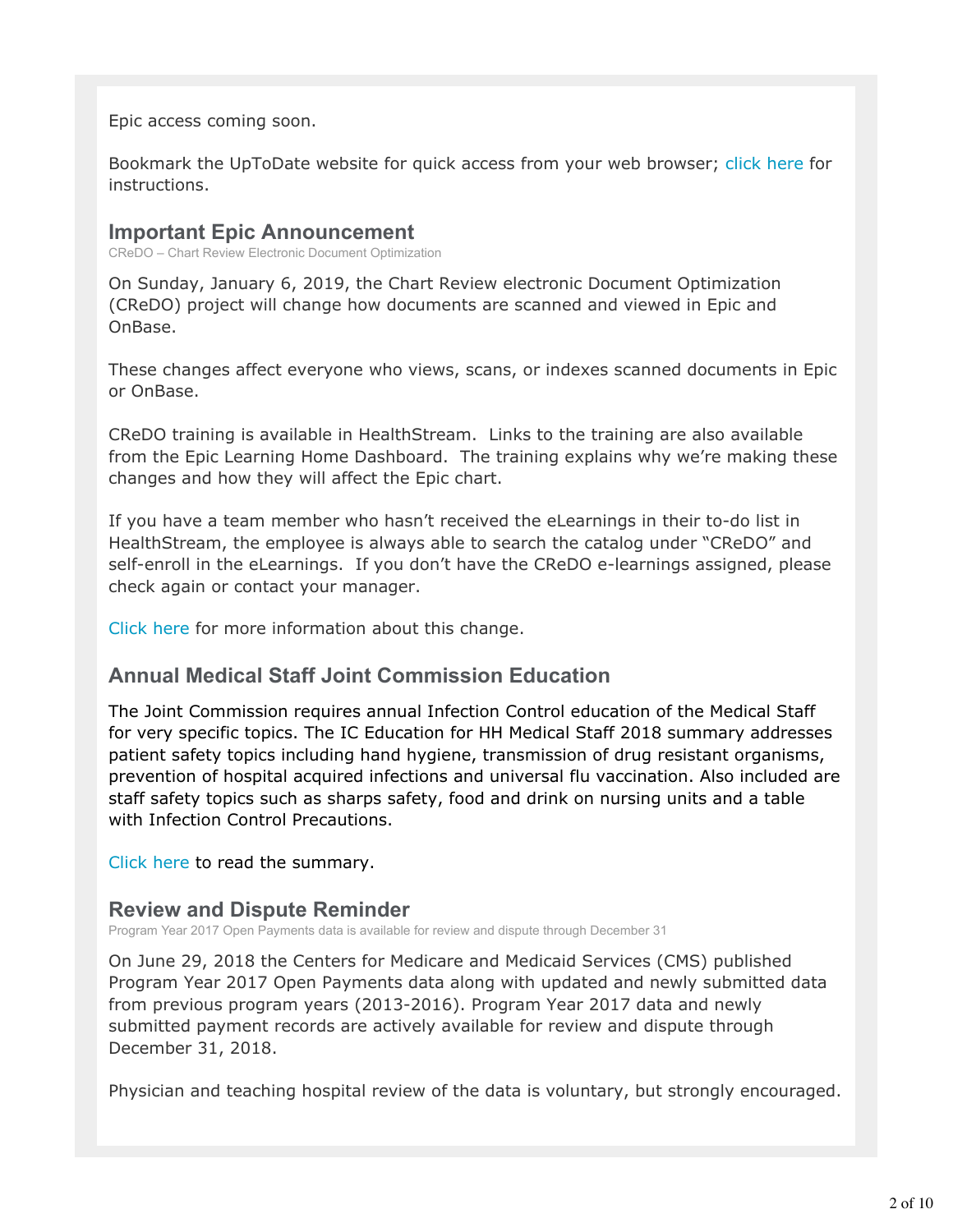If you have not previously reviewed the Program Year 2017 data, click here to review the publically available data. If you believe any records attributed to you are inaccurate or incorrect in any way you may initiate a dispute and work with the reporting entity to reach a resolution. Please note: CMS does not mediate disputes.

For more information on the review, dispute and correction process, visit the Open Payments resource page here.

# **Update from the Physician Engagement Committee**

As a result of the Physician Engagement Survey, the Physician Engagement Committee has offered an update with information on some of the issues raised.

**Read More**

# **Dr. Saidel's Remarks to the Annual Medical Staff Meeting**

As 2018 draws to a close I'd like to share some personal thoughts about the state of the system via a vis the medical staff.

First, the hospital is having a good year. We are meeting and exceeding budget. Our numbers are up. The system seems to be working reasonably well in that all boats are floating a little higher. The transfer center seems to be functioning well. We are starting to move past the pain of cuts and consolidation and now are enjoying some of the fruits of our labor. Our length of stay is moving down and we have an abundance of triumphant clinical stories to tell.

So how do we feel? Not so good. Our patient satisfaction scores are stuck in the range that would have failed you out of community college let alone medical school. Our provider and staff satisfaction is even worse - when we can motivate you to answer the surveys

Now I promise you that this is occurring at a time when provider engagement and burnout is on everyone's radar screen. I can personally guarantee you that your administrators are thinking about it, brainstorming about it and looking for the magic initiative, the perfect program to make all of us happy. Just ask Ajay and Bimal. You will not meet two more sincere gentleman on the planet. They want you to have job satisfaction, be appreciated by everyone and continue to do a great job. The boards of both the Hartford Region and HHC feel the same way.

**Read More**

**Noteworthy and New**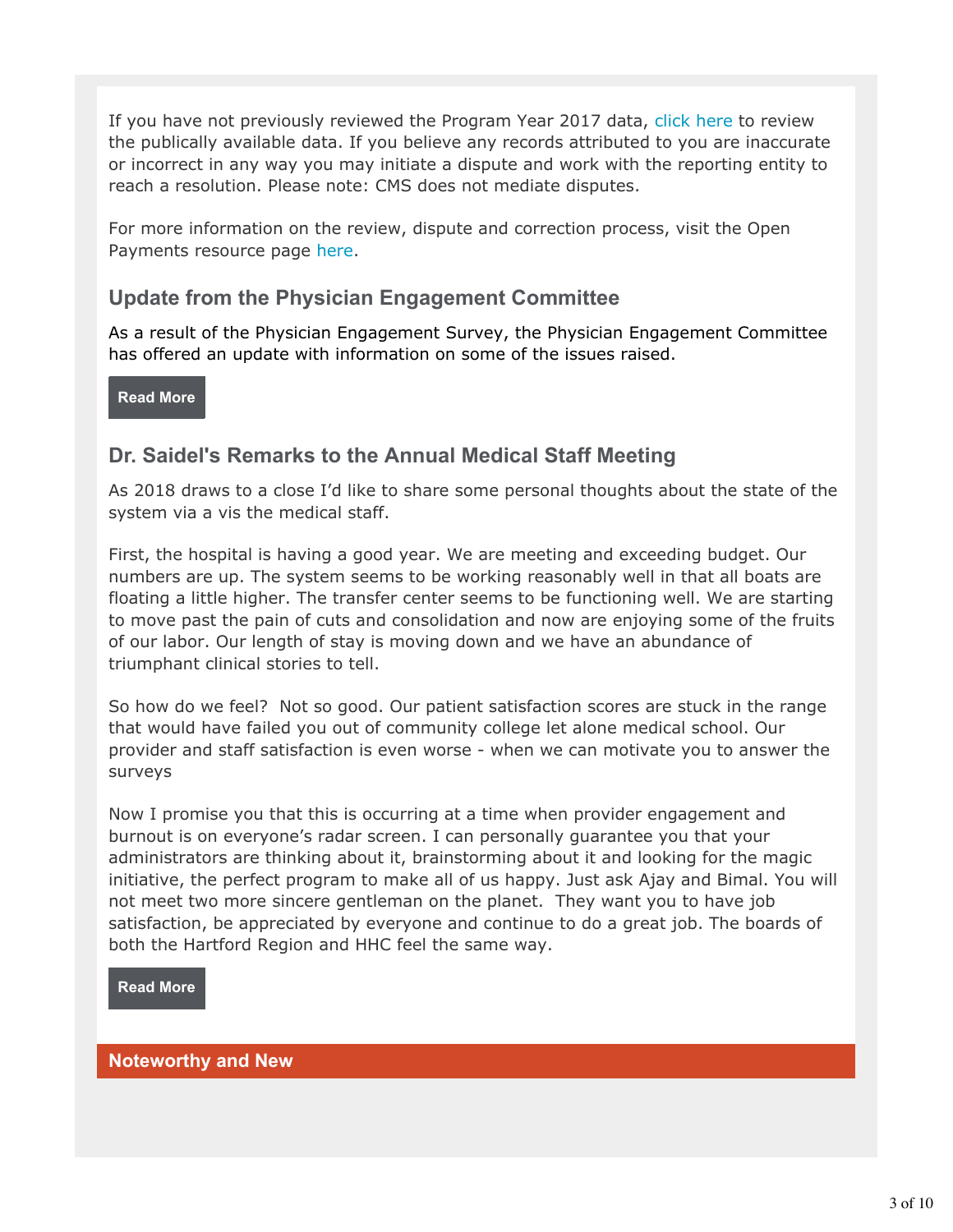# **Penicillin Allergy and Cephalosporin Usage**

Safer than you were taught

The HHC Antimicrobial Stewardship Council has developed an antibiotic allergy chart addressing cephalosporin usage in penicillin allergic patients.

**Read More**

# **Shortened Course of Antibiotic for Bacterial Infections**

More is Not Always Better

The November 2018 Antimicrobial Stewardship Newsletter reviews the evidence behind using shortened courses of antibiotics for common bacterial infections including community and hospital acquired pneumonia, ventilator associated pneumonia, complicated intra-abdominal infections, and skin and soft tissue infections.

Learn about best practice recommendations from current national guidelines and up-todate primary literature on the most appropriate duration of antimicrobial therapy.

Click here to read the full newsletter.

## **Hartford Hospital First in U.S. to Join VANISH2 trial**

Hartford Hospital recently became the first and only U.S. site to participate in the VANISH2 trial, which will compare catheter ablation versus antiarrhythmic drug therapy in patients with ischemic heart disease and ventricular tachycardia.

**Read More**

# **Alberts Speaks on Advances in Stroke Care at Annual Corporators Meeting**

Dr. Mark Alberts, physician-in-chief of the Hartford HealthCare Ayer Neuroscience Institute and chief of the Department of Neurology at Hartford Hospital, gave a riveting presentation, titled Advances in Acute Stroke Care, at the Annual Meeting of Hartford Hospital Corporators on November 15.

**Read More**

Like  $(0)$  | Comment  $(0)$ 

# **Calcium Scoring Helps Identify Early Stage Coronary Artery Disease**

Primary care providers see patients every day who are at intermediate risk for cardiovascular disease but show no symptoms. Unfortunately, most people with this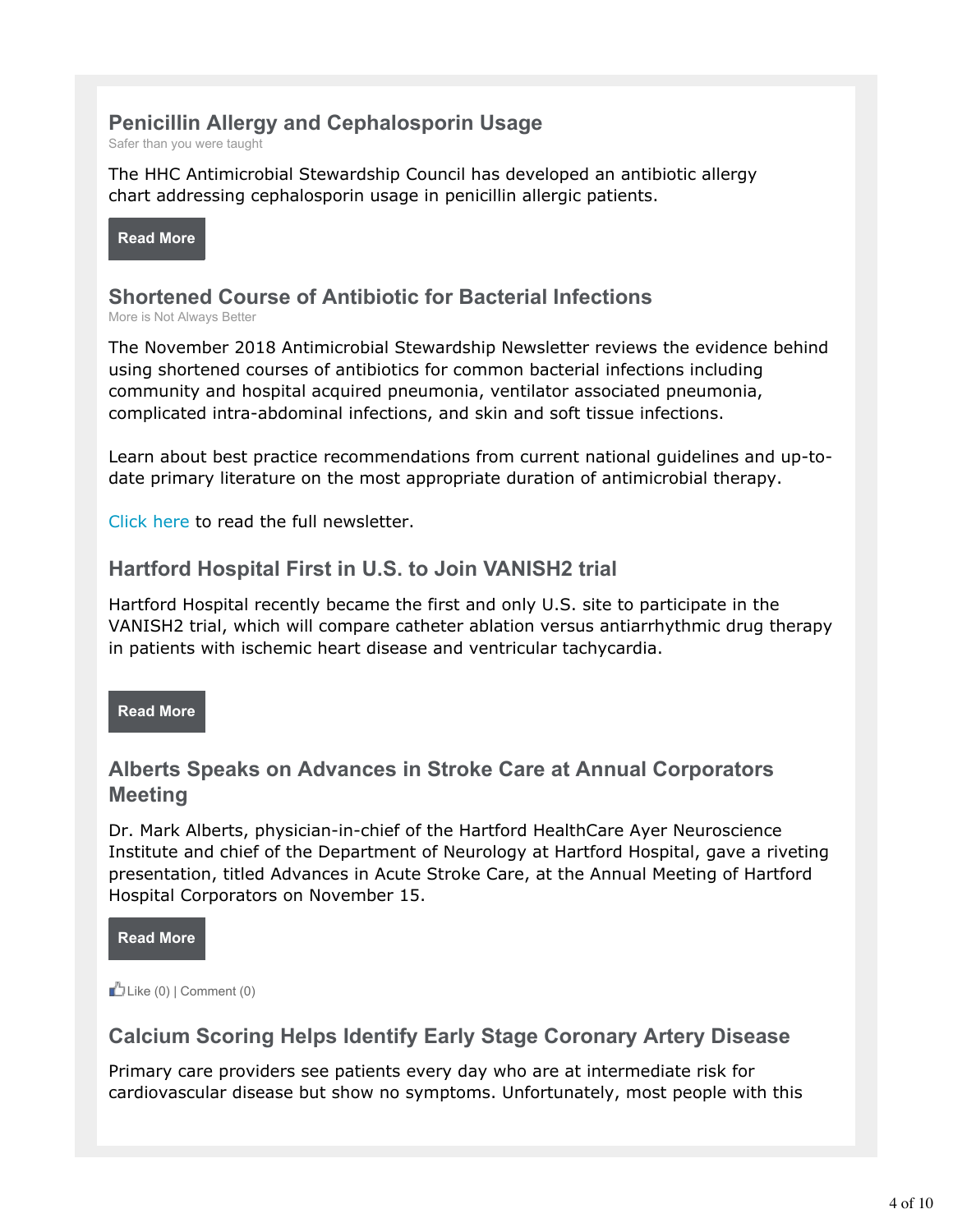level or risk will remain asymptomatic until the onset of a major cardiac event.

A low-dose, five-minute screening available now at Hartford Hospital can help prevent heart attacks by identifying early stage coronary artery disease.

#### **Read More**

Like  $(0)$  | Comment  $(0)$  | Read By  $(24)$ 

# **Provider Newsletter on Gluten-Related Disorders**

Celiac Disease is a serious genetically predisposed autoimmune disease that that affects more than 1 percent of the population. Beyond the typical gastrointestinal symptoms (bloating, diarrhea etc.), malabsorption of nutrients in patients with Celiac Disease has led to symptoms involving multiple organ systems including the reproductive, neurologic, hematologic, endocrine and musculoskeletal systems.

Unfortunately, these atypical symptoms are often missed by primary care physicians and the different medical subspecialties, resulting in a current delay in diagnosis of almost 4 years. This delay in diagnosis can be associated with an increased incidence of autoimmune diseases, osteoporosis, Diabetes, infertility, neurologic diseases and some malignancies.

To help educate providers, CTGI has developed a Gluten-Related Disorder Newsletter. It contains an up-to-date review of the current literature on Celiac Disease (and Gluten-Related Disorders) along with a list of celiac resources, stores that specialize in glutenfree products (encompassing the entire HHC service areas) and a very detailed sample diet. It is our hope that by educating the providers, that the delay in the diagnosis (and its associated morbidity) of Celiac Disease can be shortened and clinical outcomes improved.

Click here to read the newsletter.

# **Epic Tip: Editing Multiple Orders**

Click here to read the latest Epic tip: instructions for editing multiple orders.

## **Chief Investment Officer Wins Innovation Award**

Hartford HealthCare Chief Investment Officer David Holmgren won a 2018 Industry Innovation Award for Collaboration from Chief Investment Officer. The award celebrates the asset owners and organizations driving innovation in institutional asset management.

Click here to read more, including a profile of Mr. Holmgren, from CIO.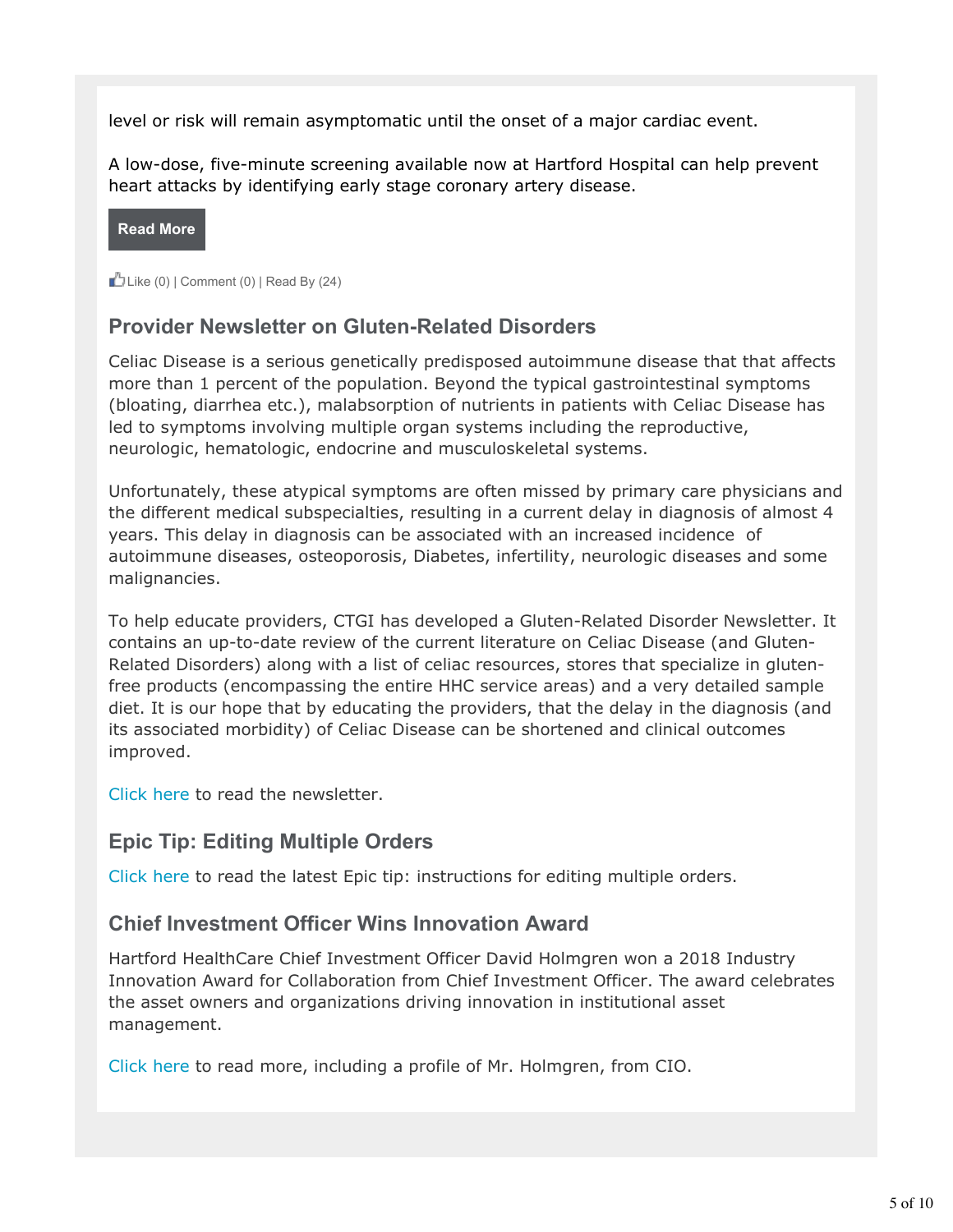#### **Recognizing Excellence**

## **In Brief**

This month's report includes news about Dr. Andrew Salner, Dr. Edmond Cronin, Dr. Steven Zweibel, Dr. Peter Pasciucco and Dr. Paul D. Thompson.

**Read More**

Like  $(0)$  | Comment  $(0)$  | Read By  $(18)$ 

## **Welcome New Providers to Hartford Hospital**

Please visit https://hartfordhospital.org/find-a-doctor for more information on these and other providers.

#### **Physicians**

Franklin Bertuch, DO Anesthesiology Daniel Daman, MD Trauma Surgery Manuel Fajardo, MD Hospital Medicine Asma Iftikhar, MD Hospital Medicine Maram Khalifa, MD Hospital Medicine John LaPadula, DO Hospital Medicine Palak Patel, MD Cardiology Harold Phillips, MD Hospital Medicine Bruce Rothschild, MD Psychiatry Zia Salam, MD Cardiology Zohra Salehi, MD Cardiology John Santopietro, MD Psychiatry Daniel Wong, MD Psychiatry David Blake, MD Trauma Surgery Lauren Brush, PsyD Psychology Mary Colpoys, MD **Internal Medicine** Matthew Del Guzzo, MD Radiology April Duckworth, MD Breast Surgery Roger El-Hachem, MD Internal Medicine Suzanne Eschenbach, MD Psychiatry Barbara Kirejczyk, MD Psychiatry (Locum) Nicholas Lombardi, PsyD Psychology Carlos Medina, MD Pediatric Urology Tannaz Shoja, MD Cardiology Hospitalist Scott Sinisgalli, MD Psychiatry (Moonlighter) Alexander Tsang, MD Ophthalmology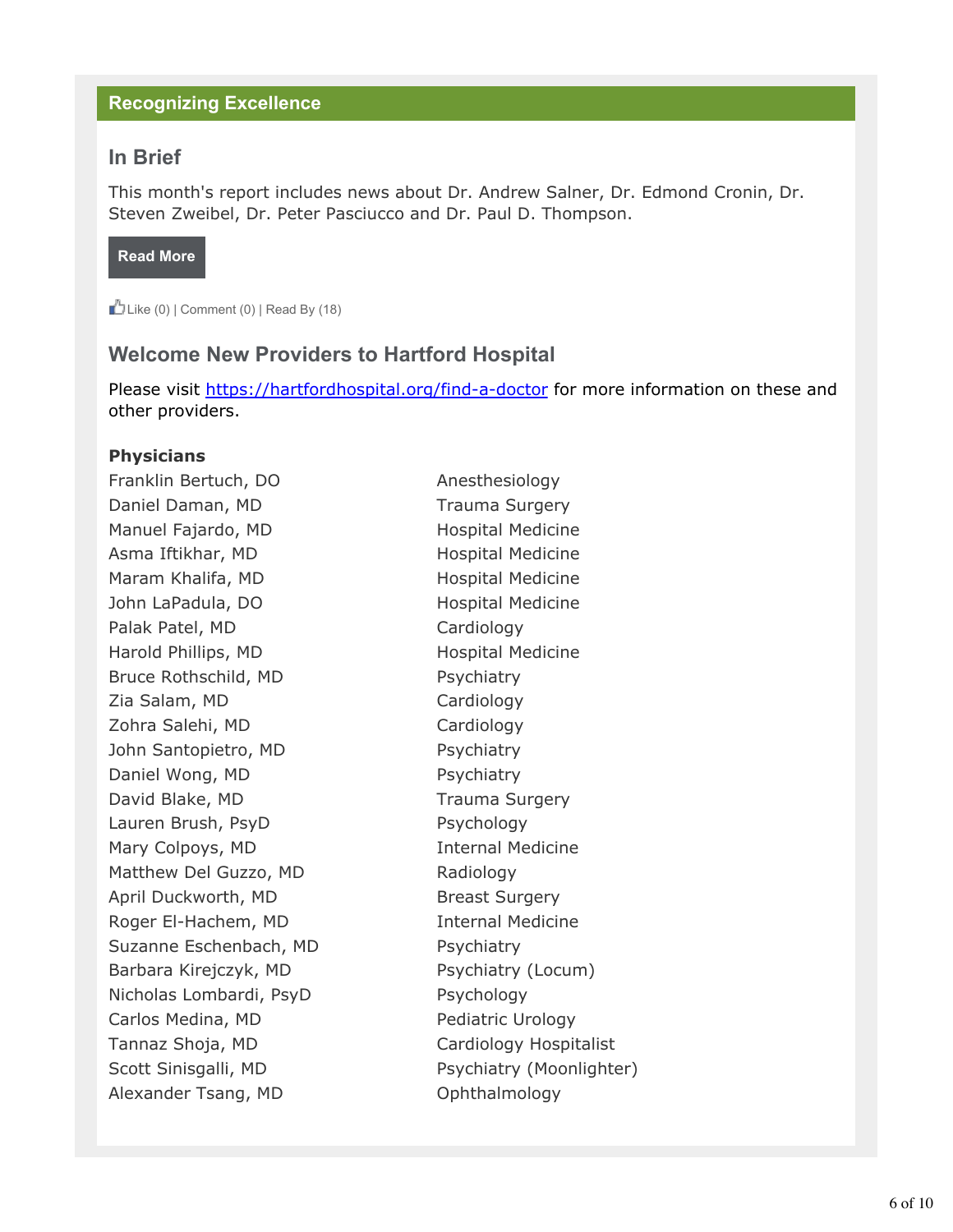Brian Wong, MD Neurology

#### **Allied Health**

Jennifer Barnhart, APRN Medical Oncology Matthew Baxter, PA-C Cardiac Surgery Meagane Boston, APRN Vascular Surgery Gregory Bruno, CRNA Anesthesiology Lauren Cerulle, APRN Medical Oncology Bliss DaSilva, APRN Cardiology Collin Dimler, PA-C Neurosurgery Elisabeth Farrell, PA-C Vascular Surgery Gabriella Finello, PA-C General Surgery Kellie Ford, APRN Neurology Lucy Hopko, PA-C Pulmonology Moriah Johnston, PA-C Neonatology Lindsay Larabee, PA-C Neurosurgery Nonhlanhla Ngazimbi, APRN Surgical Critical Care Courtney Norton, APRN Medical Oncology Michael Ono, PA-C Pulmonology Justina Paproski, PA-C Vascular Surgery Rebecca Press, PA-C Emergency Medicine Kimberly Ryan, APRN Hematology/Oncology Christopher Schayer, APRN Surgery Meagan Sheakoski, PA-C Neonatology Jill Sullivan, PA-C Cardiac Surgery Jennifer Zanchi, APRN Medical Oncology Abigail Bingham, APRN Cardiology Clarisse Fairbanks, APRN Psychiatry Melisa Fazzolari, APRN Gastroenterology Kimberly Griffith, PA NICU Angela Holt, PA **Hospital Medicine (Locum)** Amy Jacobson, APRN Psychiatry Gretha Lewis, APRN Hospital Medicine (Locum) Debra McDermott, NP Hematology/Oncology Jennifer Mitchell, PA Neurosurgery Jason Pinho, PA **Orthopedics** Kimberly Powell, PA Trauma Surgery Crystal Rose, PA **Emergency Medicine** 

Maria Tsarouhas, DO Physical Medicine/Rehab

# **New Transplant Surgeon, Dr. Oscar Serrano, joins Hartford Hospital**

The Hartford Hospital Transplant Center recently welcomed Dr. Oscar Serrano as an excellent new addition to the team. Dr. Serrano is not only well known for his transplant experience, but also because he is bilingual and will be able to serve our community's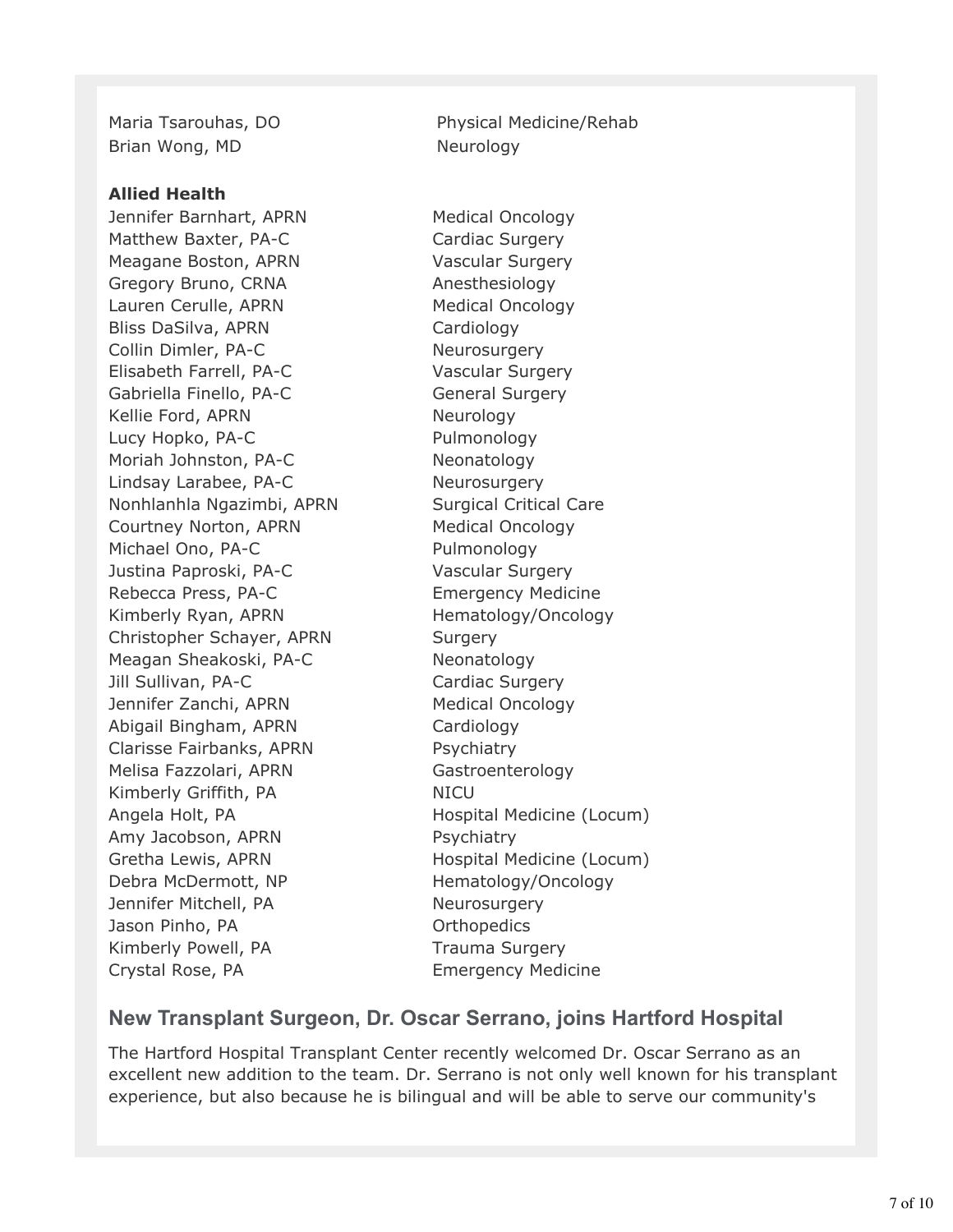large Spanish speaking population.

Dr. Seranno attended the Stanford University School of Medicine and received an M.B.A. from Johns Hopkins University Carey Business School. He completed his General Surgery Residency at the Albert Einstein College of Medicine and his Abdominal Transplant Surgery Fellowship at the University of Minnesota.

To learn more, visit Dr. Serrano's bio page.

#### **Coming Up**

## **Planning a CME Activity?**

- The CME department encourages program planners to begin the application process as far in advance of the CME activity as possible.
- Visit the HHC CME website to learn more about CME Offerings
- Click here to request an application today
- Contact continuinged@hhchealth.org to schedule a planning session

Like  $(0)$  | Comment  $(0)$ 

#### **For Your Information**

#### **Physician and Advanced Provider: Heal Thyself, But Not All By Thyself** A New HHC Program Can Help

Achieving Hartford HealthCare's goal to be No. 1 in customer experience by 2023 (#123) goes far beyond taking great care of our patients. It requires engaging our physicians and advanced providers such as APRNs and PAs.

That's why HHC is introducing a new Physician & Provider Health and Wellness initiative. The initiative will provide programs and support systems and services to help physicians and advanced practice providers refresh, restore and have support from a network of peers so if they have to face challenging situations they won't be alone.

**Read More**

Like  $(0)$  | Comment  $(0)$  | Read By  $(17)$ 

#### **Completion of Medical Records**

Relinquishment of Privileges for Non-Compliance

On June 25, the medical staff started receiving notifications via the In-Basket for deficiencies for document/dictate and signatures for reports and orders. Since then,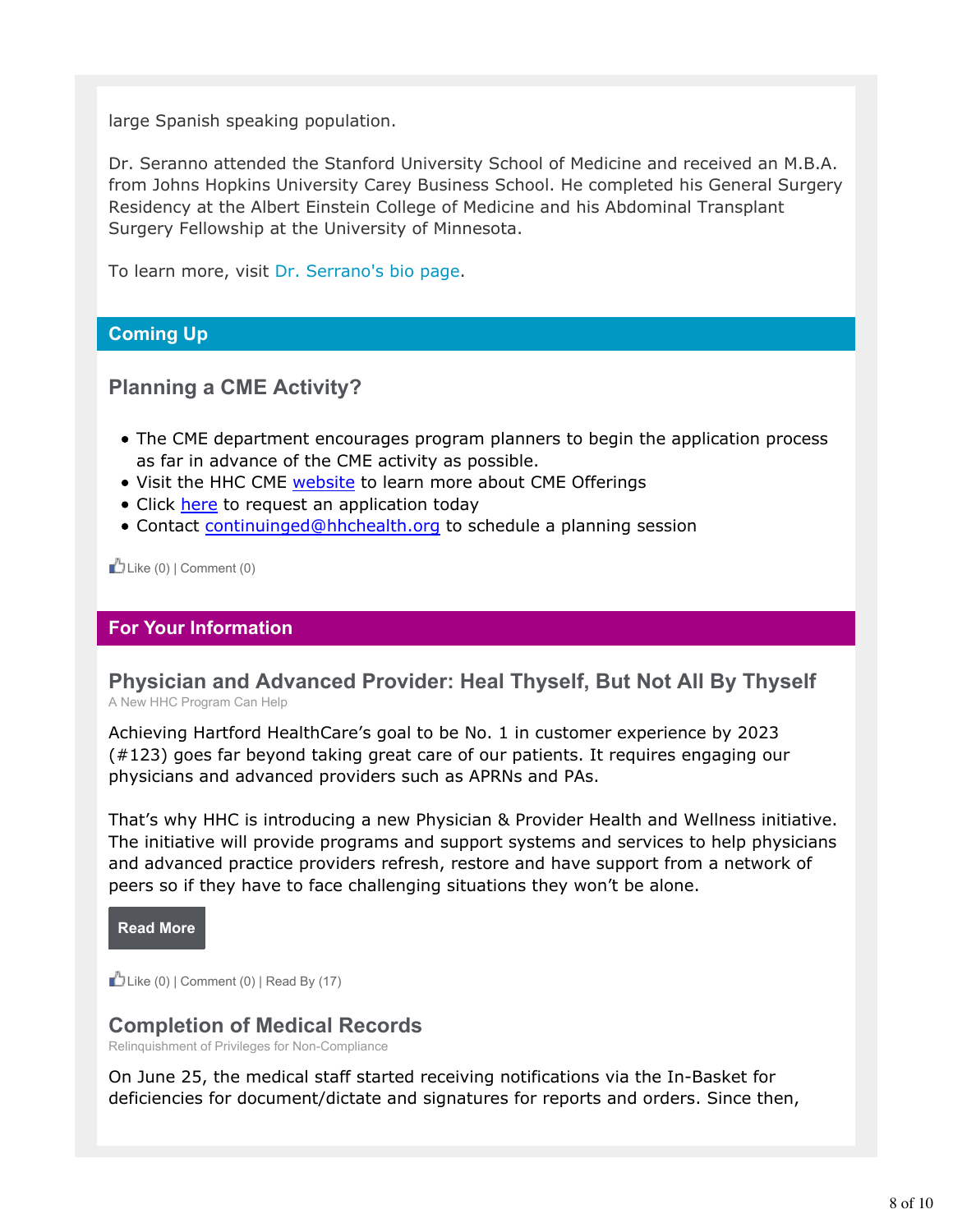Health Information Management (HIM) has been working with the medical staff to optimize this process. In late October, HIM will start relinquishing the privileges of those physicians who are not compliant with the completion of medical records policy.

**Read More**

 $D$  Like (0) | Comment (0)

## **Need IT or EPIC Help?**

If you need help with EPIC, the contact phone number is different from the number used for other information technology needs.

The Care Connect (EPIC) Help Desk can be reached at 860.972.EPIC or 2-EPIC (860.972.3742). The IT Service Desk can be reached at 860.545.5699.

 $\bigcup$  Like (0) | Comment (0)

#### **In the News**

## **Read This: "Why Doctors Hate Their Computers"**

Atul Gawande, a very well known physician, author and speaker (and now CEO of the new healthcare initiative formed by Amazon, Berkshire-Hathaway and JP Morgan Chase healthcare initiative) recently published an article in The New Yorker Magazine. He has written several best-selling books.

Specific information is highlighted in this article, but you are encouraged to read it in full. It is very specific to EPIC, to EMRs in general, and speaks to physician burn-out and the use of medical scribes. We believe you will find it most interesting.

Click here to read a scanned copy of the article with highlights from Dr. Saidel.

Like  $(0)$  | Comment  $(0)$ 

## **Healthcare Trends**

#### Speaking Up About Miscarriages

Many women who become pregnant miscarry without knowing it. Yet miscarriage is not something we, as a society, often talk about. Why? On this edition of WNPR's 'Where We Live,' an in-depth look featuring Dr. Saidel.

Hartford HealthCare has big plans for Mystic